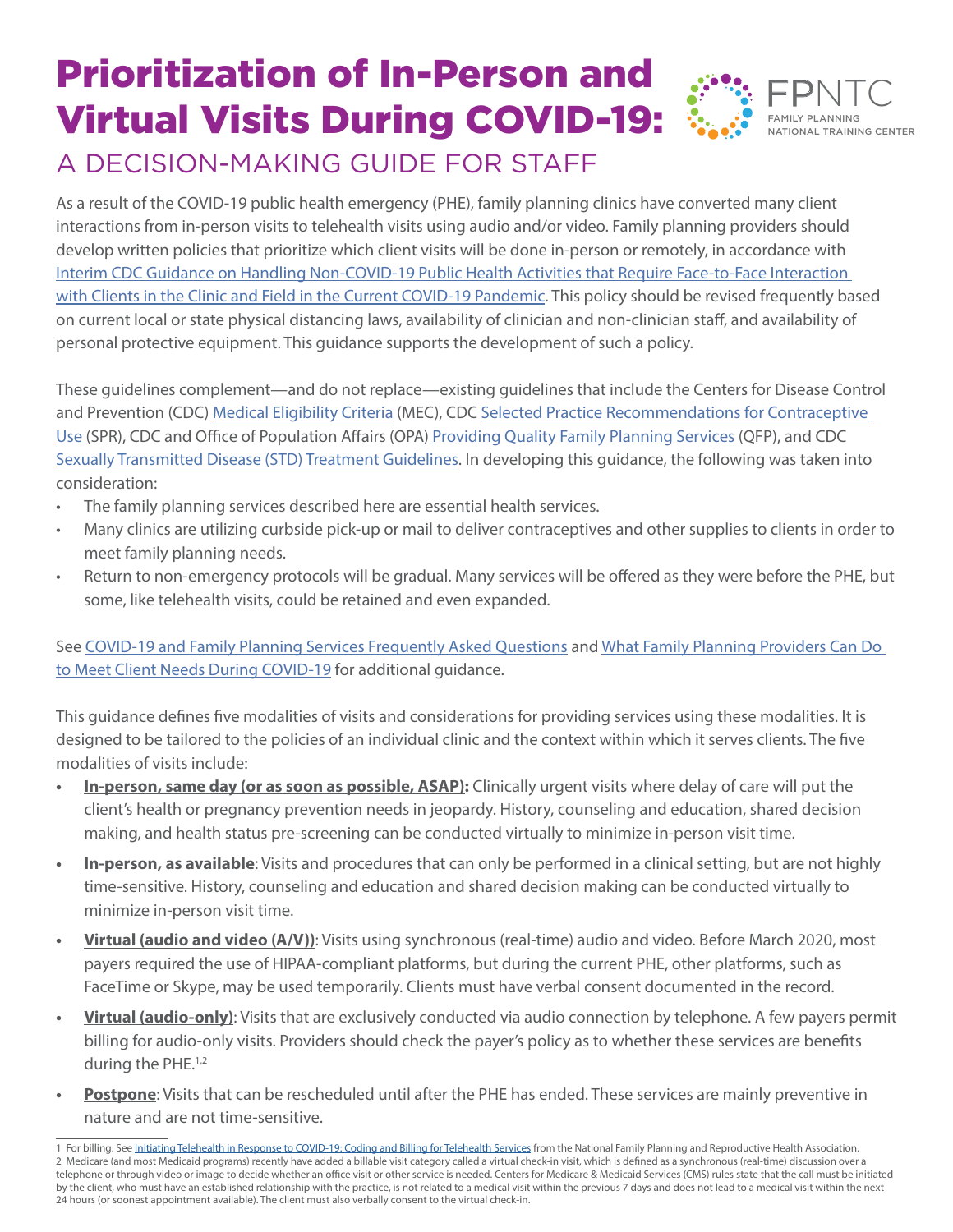| <b>Reason for Visit</b>                                                                        | <b>Modality</b>                     | <b>Considerations</b>                                                                                                                                                                                                                                                                                                                                                                                                                                                                                                                                                                                                                                                                                                                                                                                                                                                                                                                                                                                                                                                                                                                                                                                                                                                       |
|------------------------------------------------------------------------------------------------|-------------------------------------|-----------------------------------------------------------------------------------------------------------------------------------------------------------------------------------------------------------------------------------------------------------------------------------------------------------------------------------------------------------------------------------------------------------------------------------------------------------------------------------------------------------------------------------------------------------------------------------------------------------------------------------------------------------------------------------------------------------------------------------------------------------------------------------------------------------------------------------------------------------------------------------------------------------------------------------------------------------------------------------------------------------------------------------------------------------------------------------------------------------------------------------------------------------------------------------------------------------------------------------------------------------------------------|
| <b>Clinically urgent</b>                                                                       | In-person,<br>same-day<br>(or ASAP) | Diagnose and treat potentially dangerous conditions (e.g., vaginal bleeding, acute<br>pelvic pain suggestive of intrauterine device (IUD) expulsion, pelvic inflammatory<br>disease, or ectopic pregnancy) that normally can be managed within the scope<br>of services.<br>Every attempt should be made to care for these clients in order to provide timely<br>$\bullet$<br>care that minimizes complications and avoid an emergency room visit.<br>Providers should follow Interim CDC guidance, including the use of surgical masks<br>$\bullet$<br>for both providers and client.                                                                                                                                                                                                                                                                                                                                                                                                                                                                                                                                                                                                                                                                                      |
| <b>IUD and implant</b><br>placement                                                            | In-person,<br>same-day<br>(or ASAP) | Provide counseling and obtain consent virtually prior to visit.<br>Health care providers and the client should wear surgical masks during placements.<br>$\bullet$                                                                                                                                                                                                                                                                                                                                                                                                                                                                                                                                                                                                                                                                                                                                                                                                                                                                                                                                                                                                                                                                                                          |
| <b>IUD and implant</b><br>replacement                                                          | In-person,<br>as available          | Discuss the evidence that methods are effective longer than their FDA-approved<br>duration. The client may choose to postpone replacement until after the PHE.                                                                                                                                                                                                                                                                                                                                                                                                                                                                                                                                                                                                                                                                                                                                                                                                                                                                                                                                                                                                                                                                                                              |
| <b>IUD and implant</b><br>removal                                                              | In-person,<br>as available          | Assure the client that removal will be facilitated.<br>$\bullet$<br>If desired removal is related to symptoms of irregular bleeding, assess interest in<br>$\bullet$<br>management, per CDC SPR (non-steroidal anti-inflammatory drugs vs. estrogen).<br>Reassure the client that, in the absence of complications, IUDs and implants can<br>$\bullet$<br>safely be left in place beyond the expiration date, and they can postpone removal<br>until after the PHE.<br>If the client wants the IUD out because they desire pregnancy, provide appropriate<br>$\bullet$<br>preconception counseling.<br>Assess the client's need for a back-up method.<br>$\bullet$<br>Schedule in-person visit according to client preference. Health care providers and<br>$\bullet$<br>the client should wear surgical masks during removals.                                                                                                                                                                                                                                                                                                                                                                                                                                             |
| <b>Depot medroxy-</b><br>progesterone<br>acetate (DMPA)<br>injection (refill or<br>initiation) | In-person,<br>as available          | DMPA 150 intramuscular (IM) lasts 15 weeks and subcutaneous DMPA (DMPA-SQ)<br>$\bullet$<br>lasts 14 weeks. Reschedule clients accordingly.<br>Explore the client's interest in self-administered DMPA-SQ and provide onsite or<br>$\bullet$<br>virtual training; send prescription to pharmacy.                                                                                                                                                                                                                                                                                                                                                                                                                                                                                                                                                                                                                                                                                                                                                                                                                                                                                                                                                                             |
| <b>Initiation of a</b><br>new method of<br>contraception                                       | Virtual<br>$(A/V)^*$                | Provide virtual client-centered contraceptive counseling.<br>If the client desires combined oral contraceptive (COC), progestin-only pill (POP),<br>patch, or ring, use CDC MEC to screen for contraindications. Provide prescription<br>for 12-month supply if possible. Record blood pressure (BP) (use home monitor,<br>BP machine at local pharmacy, recorded BP in system's electronic medical record<br>in any clinical setting, BP machine in clinic parking lot, etc.) If BP reading is<br>unavailable, provide a 3-6 month prescription per clinician discretion, or discuss<br>methods without contraindications for hypertension or cardiovascular disease.<br>If the client desires a fertility awareness-based method, discuss methods and<br>$\bullet$<br>possible helpful apps (Natural Cycles is FDA-approved for pregnancy prevention.<br>Other options: Ovia, Flo Period & Ovulation tracker, Fertility Friend, Period Tracker,<br>and Dot Fertility Tracker).<br>If the client desires condoms or other barrier method, discuss proper use and<br>consider offering mail delivery or curbside pick-up.<br>Offer condoms as dual protection and emergency contraception (EC)<br>See above responses if the client is interested in DMPA, IUD, or implant. |
| <b>Requests STD</b><br>testing and/or<br>has non-urgent<br>symptoms<br>suggestive of STD       | Virtual<br>$(A/V)^*$                | If the client has new, known, or suspected exposure (new partner, exposure<br>$\bullet$<br>to partner with STD, partner who may have had sex with other partners) or<br>concerning symptoms, consider ordering appropriate lab tests: self-collected<br>vaginal swab (urine if not available), blood tests, etc. The client can go directly to<br>the lab for testing or use curbside pick-up of specimen collection materials.<br>Postpone routine screening until after the PHE.<br>See Interim CDC Guidance for STD and HIV Priorities.                                                                                                                                                                                                                                                                                                                                                                                                                                                                                                                                                                                                                                                                                                                                  |